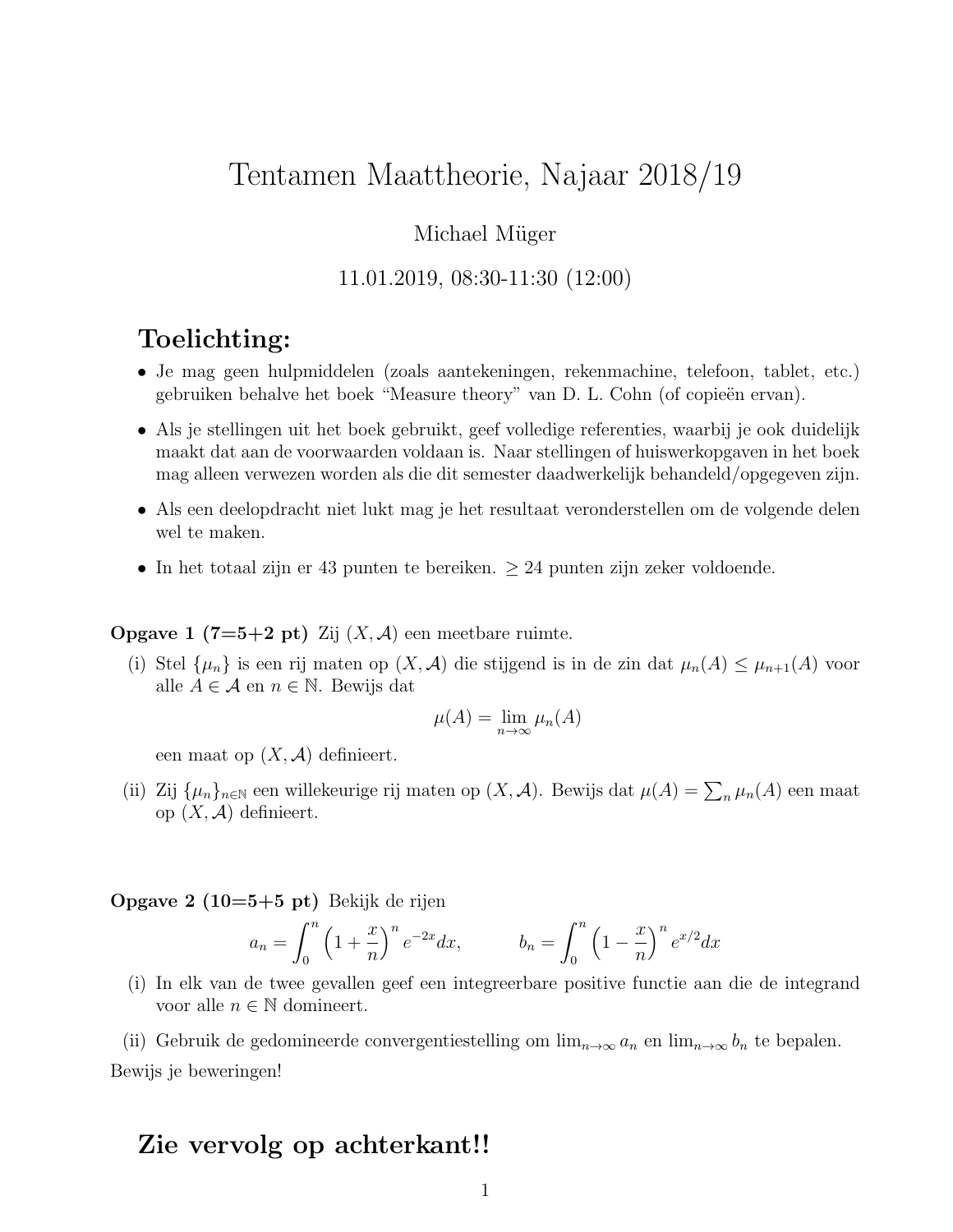**Opgave 3 (8=2+2+4 pt)** Definieer een functie  $f : \mathbb{R}^2 \to \mathbb{R}$  door

$$
f(0,0) = 0
$$
 en  $f(x,y) = \frac{\text{sign}(xy)}{x^2 + y^2}$  als  $(x, y) \neq (0,0)$ .

Hierbij is  $sign(x) = 1$  als  $x > 0$ ,  $sign(0) = 0$  en  $sign(x) = -1$  als  $x < 0$ .

- (i) Bewijs dat  $f_x, f^y : \mathbb{R} \to \mathbb{R}$  voor elk  $x, y$  Lebesgue integreerbaar zijn.
- (ii) Bewijs dat de functies  $\mathbb{R} \to \mathbb{R}, x \mapsto \int_{\mathbb{R}} f_x d\lambda(y)$  en  $\mathbb{R} \to \mathbb{R}, y \mapsto \int_{\mathbb{R}} f_y d\lambda(x)$  Lebesgue integreerbaar zijn en er geldt

$$
\int_{\mathbb{R}} \left( \int_{\mathbb{R}} f(x, y) d\lambda(x) \right) d\lambda(y) = \int_{\mathbb{R}} \left( \int_{\mathbb{R}} f(x, y) d\lambda(y) \right) d\lambda(x).
$$

(iii) Bewijs dat  $f : \mathbb{R}^2 \to \mathbb{R}$  niet Lebesgue integreerbaar is.

LET OP: We hebben geen stelling over coordinatentransformaties in hogerdimensionale Lebesgueintegralen bewezen.

**Opgave 4 (10=2+3+5 pt)** Zij  $\mu$  een complexe maat op de meetbare ruimte  $(X, \mathcal{A})$ . Voor elk  $A \in \mathcal{A}$  definieer

$$
|\mu|_f(A) = \sup \left\{ \sum_i |\mu(A_i)| \mid \{A_i\} \text{ eindige partitie van } A \right\},
$$
  

$$
|\mu|_c(A) = \sup \left\{ \sum_i |\mu(A_i)| \mid \{A_i\} \text{ aftelbare partitie van } A \right\}.
$$

Het boek van Cohn volgend hadden wij  $|\mu| := |\mu|_f$  de variatiemaat van  $\mu$  genoemd en bewezen dat dit een eindige reëel maat is. Veel auteurs definiëren echter  $|\mu| := |\mu|_c$ .

- (i) Bewijs  $|\mu|_f \leq |\mu|_c$ .
- (ii) Leg uit waarom het bewijs van Cohn voor eindigheid van  $|\mu|_f$  ook voor  $|\mu|_c$  werkt.
- (iii) Bewijs dat  $|\mu|_f = |\mu|_c$ . Hint: Neem aan dat  $|\mu|_f(A) < |\mu|_c(A)$  voor een  $A \in \mathcal{A}$  en laat zien dat dit tot een contradictie leidt.

**Opgave 5 (8=3+3+2 pt)** Zij  $(X, \mathcal{A}, \mu)$  eindige maatruimte en  $f \in \mathcal{L}^1(X, \mathcal{A}, \mu; \mathbb{R})$ . Zij  $\mathcal{B} \subseteq$ A een deel- $\sigma$ -algebra.

- (i) Construeer een functie  $g \in \mathcal{L}^1(X, \mathcal{B}, \mu; \mathbb{R})$  (dus meetbaar t.o.v.  $\mathcal{B}$ !) waarvoor geldt  $\int_B g d\mu = \int_B f d\mu$  voor alle  $B \in \mathcal{B}$ . Hint: Radon-Nikodym.
- (ii) Laat zien dat g uniek is op verandering op een verzameling van maat nul na en dat  $[g] \in L^1(X, \mathcal{B}, \mu; \mathbb{R})$  alleen van  $[f] \in L^1(X, \mathcal{A}, \mu; \mathbb{R})$  afhangt.
- (iii) Laat zien dat de door (i),(ii) gedefinieerde afbeelding  $L^1(X, \mathcal{A}, \mu; \mathbb{R}) \to L^1(X, \mathcal{B}, \mu; \mathbb{R})$ lineair is.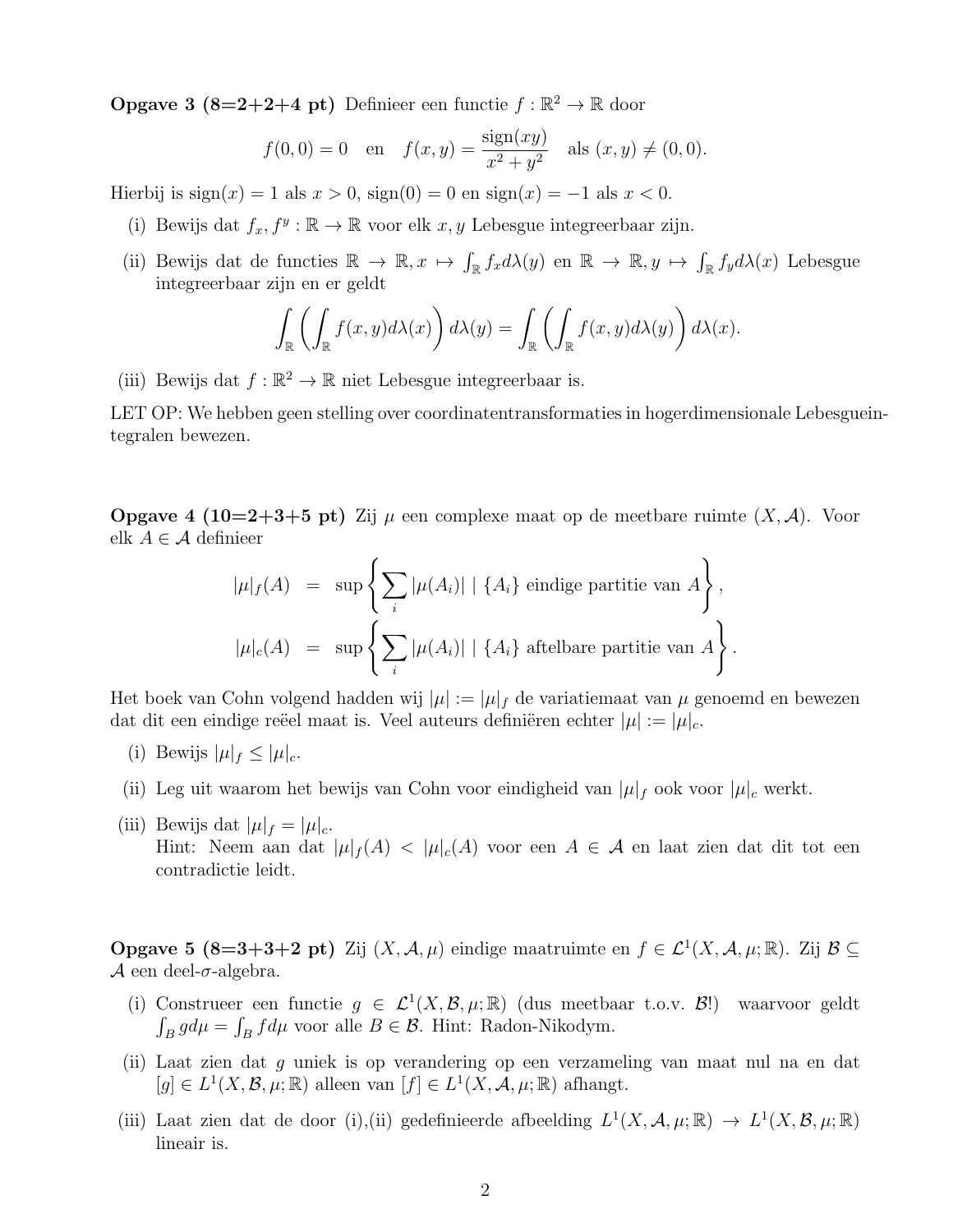**Oplossing 1** (i) It is clear that  $\mu(A) \geq 0$  for each  $A \in \mathcal{A}$  and that  $\mu(\emptyset) = 0$ . To check countable additivity, let  $\{A_m\} \subseteq \mathcal{A}$  be a countable family of mutually disjoint sets. Then

$$
\mu(\bigcup_m A_m) = \lim_{n \to \infty} \mu_n(\bigcup_m A_m) = \lim_{n \to \infty} \sum_m \mu_n(A_m) = \sum_m \lim_{n \to \infty} \mu_n(A_m) = \sum_m \mu(A_m).
$$

The first and last identies hold by definition of  $\mu$ , while the second is due to countable additivity of each  $\mu_n$ . Thus it remains to prove the one marked ∗. The latter can be seen as a very special case of Lebesgue's monotone convergence theorem. A direct proof goes as follows: Since  $n \mapsto \mu_n(A_m)$  is increasing for each m, we have  $\mu_n(A_m) \leq \lim_k \mu_k(A_m)$  for all n. Summing over m gives  $\sum_m \mu_n(A_m) \leq \sum_m \lim_{n \to \infty} \mu_n(A_m)$ , and with  $n \to \infty$  we have

$$
\lim_{n \to \infty} \sum_{m} \mu_n(A_m) \le \sum_{m} \lim_{n \to \infty} \mu_n(A_m). \tag{1}
$$

And for every M we have (since limits and finite sums commute)

$$
\sum_{m=1}^{M} \lim_{n \to \infty} \mu_n(A_m) = \lim_{n \to \infty} \sum_{m=1}^{M} \mu_n(A_m) \le \lim_{n \to \infty} \sum_{m=1}^{\infty} \mu_n(A_m),
$$

and taking  $M \to \infty$  we have the inequality opposite to (1).

(ii) Define  $\nu_n = \sum_{k=1}^n \mu_k$ . A finite sum of positive measures clearly is a positive measure, and  $n \mapsto \nu_n$  is monotonously increasing. Now  $\sum_n \mu_n = \lim_{n \to \infty} \nu_n$  is a measure by (i).

**Oplossing 2** In view of  $\lim_{n\to\infty} (1 + \frac{x}{n})^n = e^x$ , the integrands converge pointwise to  $e^x e^{-2x} =$  $e^{-x}$  and  $e^{-x}e^{x/2} = e^{-x/2}$ , respectively. In the limit, the integrations go over  $[0,\infty)$  and we obtain  $a_n \to 1$  and  $b_n \to 2$ , respectively, provided we can justify taking the limit under the integral sign. In the first case, we note that  $(1 + x/n)^n \le e^x$  for all n and all  $x \ge 0$ . This is seen by taking *n*-th roots:  $1 + x/n \leq 1 + x/n + (x/n)^2/2! + \cdots = e^{x/n}$ . (We could also estimate  $(1 + \frac{x}{n})^n$  directly, using the binomial formula, but this is much more work.) In view of

$$
a_n = \int_0^n (1 + x/n)^n e^{-2x} d\lambda = \int_0^\infty \chi_{[0,n]} (1 + x/n)^n e^{-2x} d\lambda,
$$

it is clear that the integrand is dominated for all n and  $x \geq 0$  by the integrable function  $g(x) = e^x e^{-2x} = e^{-x}$ . Now we can apply Lebesgue's dominated convergence theorem.

The second limit is a bit more delicate. It certainly is not true that  $(1-x/n)^n e^{x/2}$  is bounded by  $e^{-x/2}$  for all n and  $x \ge 0$ , for the simple reason that both factors grow rapidly as  $x \to +\infty$ . But for our purposes it suffices that  $(1 - x/n)^n \le e^{-x}$  for all n and all  $x \in [0, n]$ . As before, this is equivalent to  $1 - x/n \leq e^{-x/n}$  for  $x \in [0, n]$ . Now

$$
1 - \frac{x}{n} \le 1 - \frac{x}{n} + \frac{1}{2!} \left(\frac{x}{n}\right)^2 - \frac{1}{3!} \left(\frac{x}{n}\right)^3 + \dots = e^{-x/n},
$$

where we used that  $k \mapsto (x/n)^k/k!$  is decreasing for  $x \in [0, n]$ . Now we have

$$
\chi_{[0,n]}(x)(1-x/n)^n e^{x/2} \le e^{-x} e^{x/2} = e^{-x/2} := g(x) \quad \forall n, x \ge 0,
$$

where  $q$  is integrable, as needed.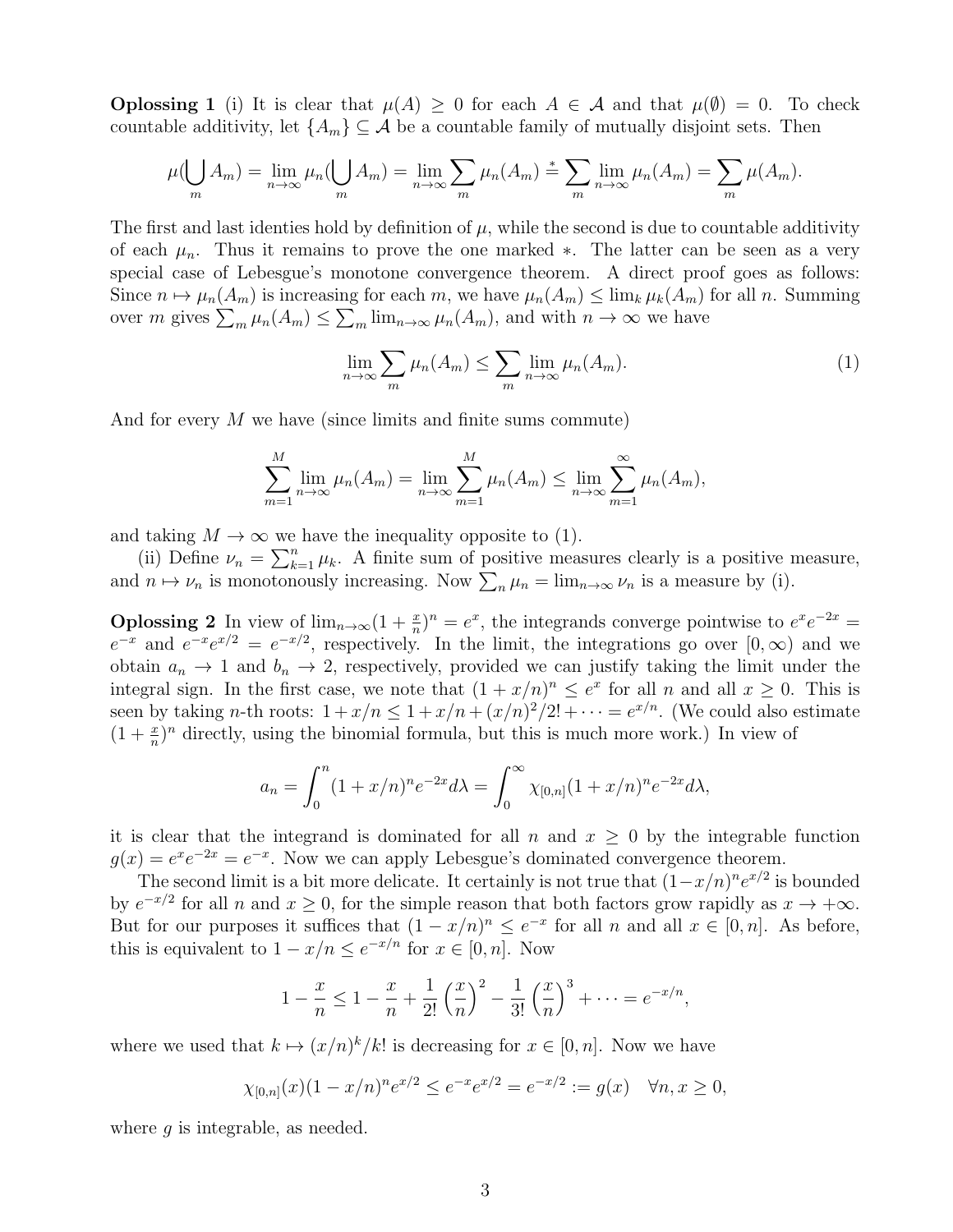- **Oplossing 3** (i) If  $x = 0$  then  $f_x \equiv 0$ , which is integrable. If  $x \neq 0$  then  $f_x$  is measureable and  $y \mapsto |f_x(y)| = 1/(x^2 + y^2)$  is integrable due to the inverse square decay. We have  $\int f_x d\lambda(y) = 0$  since the two quadrants through which the line  $\{x\} \times \mathbb{R}$  runs make opposite contributions to the integral. Similarly for  $f<sup>y</sup>$ .
	- (ii) This is trivial since all the integrals are zero.
- (iii) It suffices to prove  $\int_{[0,\infty)\times[0,\infty)} (x^2 + y^2)^{-1} d(\lambda \times \lambda) = +\infty$ . (Since |f| is non-negative, Tonelli's theorem applies and the integral over the product measure equals the two iterated integrals.) Using polar coordinates, this integral equals  $\int_0^\infty \int_0^{\pi/2} r^{-2} r d\phi dr = \frac{\pi}{2}$  $rac{\pi}{2}$   $\int_0^\infty$  $\frac{dr}{r} =$ ∞. But we haven't proven such a result for the Lebesgue integral. (Cf. Chapter 6 in Cohn's book.) Here is an alternative approach, where we use that the one-dimensional Lebesgue integral of a 'nice' function coincides with the (improper) Riemann integral:

$$
\int_0^\infty \int_0^\infty \frac{1}{x^2 + y^2} d\lambda(x) d\lambda(y) = \int_0^\infty \int_0^\infty \frac{1}{y^2 (1 + (x/y)^2)} dx dy
$$

$$
= \int_0^\infty \frac{1}{y^2} \int_0^\infty \frac{y}{(1 + (x/y)^2)} d(x/y) dy
$$

$$
= C \int_0^\infty \frac{dy}{y} = \infty,
$$

where  $0 < C = \int_0^\infty$ dz  $\frac{dz}{1+z^2} < \infty$ . (Actually,  $C = \pi/2$ .)

**Oplossing 4** (i) Every finite partition of A can be extended (by empty sets) to a countable partition. Thus there are more countable partitions than finite ones, and the claim follows immediately.

(ii) The proof given by Cohn for  $|\mu|_f$  also works for  $|\mu|_c$ ! Here in all details: Define  $\nu_1(A)$  =  $\text{Re}(\mu(A)), \nu_2(A) = \text{Im}(\mu(A)).$  Then  $\nu_1, \nu_2$  are finite real measures on  $(X, \mathcal{A})$  such that  $\mu =$  $\nu_1 + i\nu_2$ . With the Jordan decompositions  $\nu_1^{\pm}, \nu_2^{\pm}$  of  $\nu_1, \nu_2$ , respectively, we have  $\mu = \nu_1^+ - \nu_1^- + \nu_2^$  $i\nu_2^+ - i\nu_2^-$ . If  $\{A_n\}$  is a countable partition of  $A \in \mathcal{A}$ , we have

$$
\sum_{n=1}^{\infty} |\mu(A_n)| = \sum_{n=1}^{\infty} |\nu_1^+(A_n) - \nu_1^-(A_n) + i\nu_2^+(A_n) - i\nu_2^-(A_n)|
$$
  

$$
\leq \sum_{n=1}^{\infty} \nu_1^+(A_n) + \nu_1^-(A_n) + \nu_2^+(A_n) + \nu_2^-(A_n)
$$
  

$$
= \nu_1^+(A) + \nu_1^-(A) + \nu_2^+(A) + \nu_2^-(A),
$$

where we used the countable additivity of  $\nu_1^{\pm}, \nu_2^{\pm}$ . Thus

$$
|\mu|_c(A) \le \nu_1^+(X) + \nu_1^-(X) + \nu_2^+(X) + \nu_2^-(X) < \infty \quad \forall A \in \mathcal{A}.
$$

(Remark: Most textbooks prove this using tools that are more elementary than the Jordan decomposition, but this also requires some work.)

(iii) Assume there is an  $A \in \mathcal{A}$  such that  $|\mu|_f(A) < |\mu|_c(A)$ . We can find a countable partition  $\{A_i\}$  of A with  $\sum_i |\mu(A_i)|$  arbitrarily close to  $|\mu|_c(A)$ . In particular we can achieve

$$
\sum_{i=1}^{\infty} |\mu(A_i)| > |\mu|_f(A). \tag{2}
$$